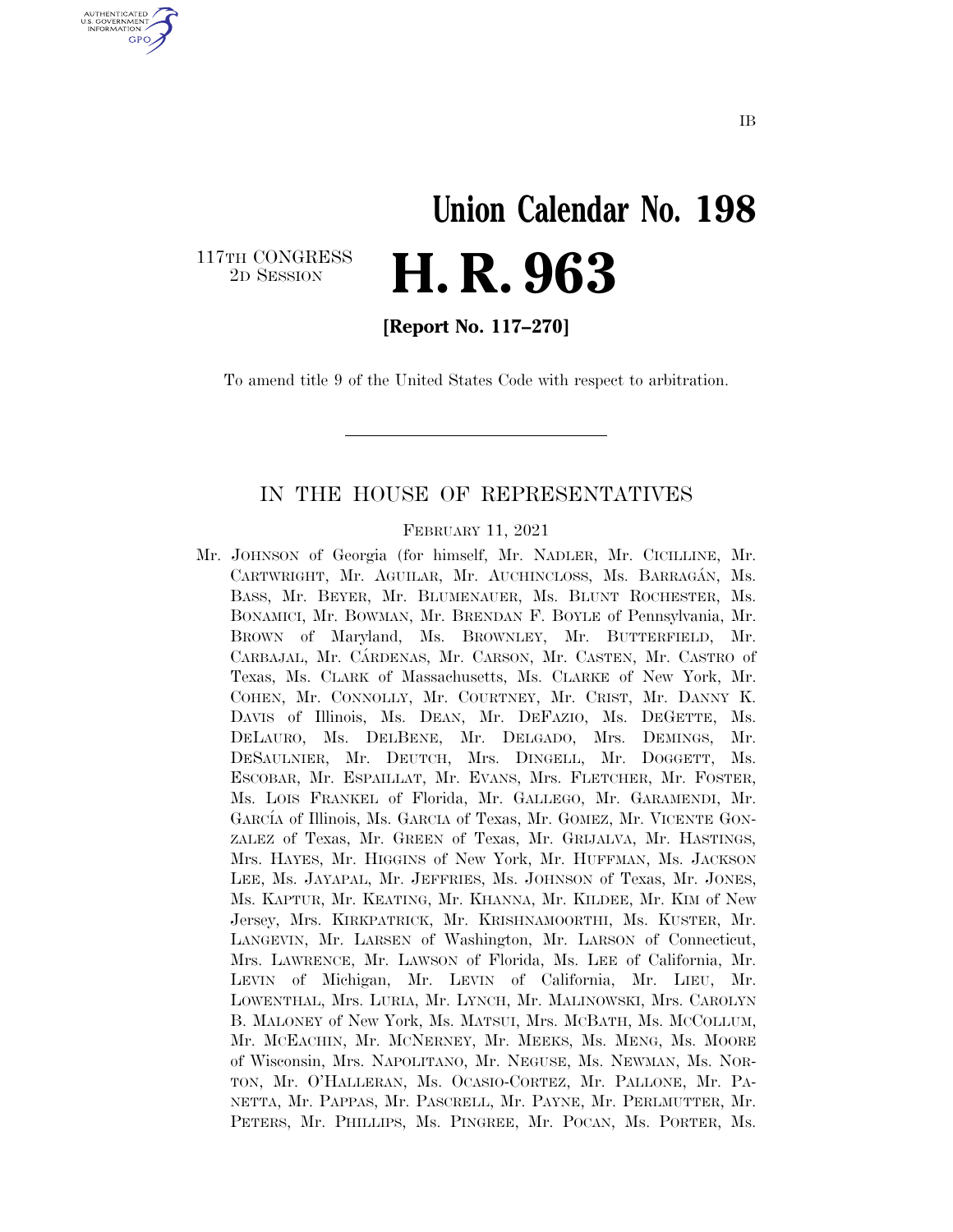PRESSLEY, Mr. PRICE of North Carolina, Mr. QUIGLEY, Mr. RASKIN, Miss RICE of New York, Ms. ROSS, Mr. RUSH, Mr. RYAN, Ms. SÁNCHEZ, Mr. SARBANES, Ms. SCANLON, Ms. SCHAKOWSKY, Mr. SCHIFF, Mr. SCHRADER, Mr. SCOTT of Virginia, Mr. SHERMAN, Mr. SIRES, Mr. SMITH of Washington, Mr. SOTO, Ms. SPANBERGER, Ms. SPEIER, Mr. STANTON, Ms. STEVENS, Ms. STRICKLAND, Mr. SUOZZI, Mr. SWALWELL, Mr. TAKANO, Mr. THOMPSON of Mississippi, Mr. THOMPSON of California, Ms. TITUS, Ms. TLAIB, Mr. TONKO, Mr. TORRES of New York, Mrs. TORRES of California, Mrs. TRAHAN, Mr. TRONE, Mr. VEASEY, Mr. VELA, Ms. VELA´ZQUEZ, Ms. WASSERMAN SCHULTZ, Mrs. WATSON COLE-MAN, Mr. WELCH, Ms. WILD, Ms. WILLIAMS of Georgia, Mr. YARMUTH, and Ms. BUSH) introduced the following bill; which was referred to the Committee on the Judiciary

#### MARCH 11, 2022

Additional sponsors: Ms. ESHOO, Mr. CROW, Mr. ALLRED, Mr. KAHELE, Ms. LOFGREN, Ms. ROYBAL-ALLARD, Mr. MCGOVERN, Ms. OMAR, Mr. RUIZ, Ms. HOULAHAN, Ms. UNDERWOOD, Mr. LAMB, Ms. MANNING, Mrs. LEE of Nevada, Ms. WATERS, Mrs. AXNE, Mr. RUPPERSBERGER, Mr. MORELLE, Mr. VARGAS, Ms. KELLY of Illinois, Mr. KILMER, Mr. MOULTON, Mr. KIND, Ms. SLOTKIN, Ms. WEXTON, Ms. SHERRILL, Ms. SCHRIER, Ms. CASTOR of Florida, Mr. CLEAVER, Ms. CHU, Mr. MFUME, Mr. SEAN PATRICK MALONEY of New York, Mr. MRVAN, Mr. GOTTHEIMER, Mr. SCHNEIDER, Ms. LEGER FERNANDEZ, Mr. SABLAN, Mr. GOLDEN, Mr. NORCROSS, Mr. BISHOP of Georgia, Mr. COOPER, Mr. COSTA, Mr. GAETZ, Mr. MICHAEL F. DOYLE of Pennsylvania, Ms. WIL-SON of Florida, Ms. ADAMS, Mr. HORSFORD, and Mrs. BUSTOS

#### MARCH 11, 2022

Reported with an amendment, committed to the Committee of the Whole House on the State of the Union, and ordered to be printed

[Strike out all after the enacting clause and insert the part printed in italic]

[For text of introduced bill, see copy of bill as introduced on February 11, 2021]

## **A BILL**

To amend title 9 of the United States Code with respect to arbitration.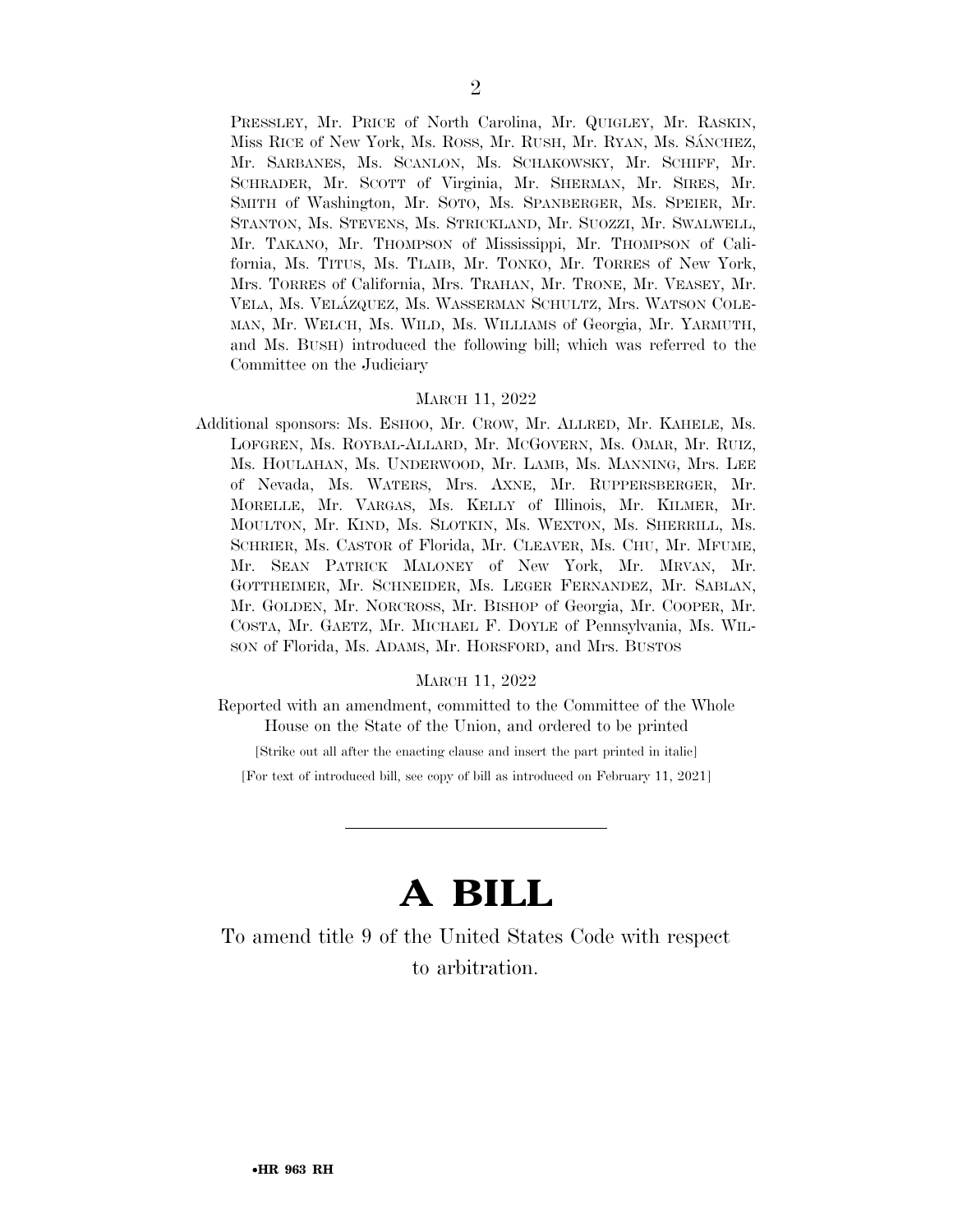*Be it enacted by the Senate and House of Representa- tives of the United States of America in Congress assembled, SECTION 1. SHORT TITLE. This Act may be cited as the ''Forced Arbitration In- justice Repeal Act of 2022'' or the ''FAIR Act of 2022''. SEC. 2. PURPOSES. The purposes of this Act are to— (1) prohibit predispute arbitration agreements that force arbitration of future employment, con- sumer, antitrust, or civil rights disputes; and (2) prohibit agreements and practices that inter- fere with the right of individuals, workers, and small businesses to participate in a joint, class, or collective action related to an employment, consumer, antitrust, or civil rights dispute. SEC. 3. ARBITRATION OF EMPLOYMENT, CONSUMER, ANTI- TRUST, AND CIVIL RIGHTS DISPUTES. (a) IN GENERAL.—Title 9 of the United States Code is amended by adding at the end the following: ''CHAPTER 5—ARBITRATION OF EMPLOY- MENT, CONSUMER, ANTITRUST, AND CIVIL RIGHTS DISPUTES ''Sec.* 

*''501. Definitions. ''502. No validity or enforceability.* 

#### *''§ 501. Definitions*

*''In this chapter—* 

•**HR 963 RH**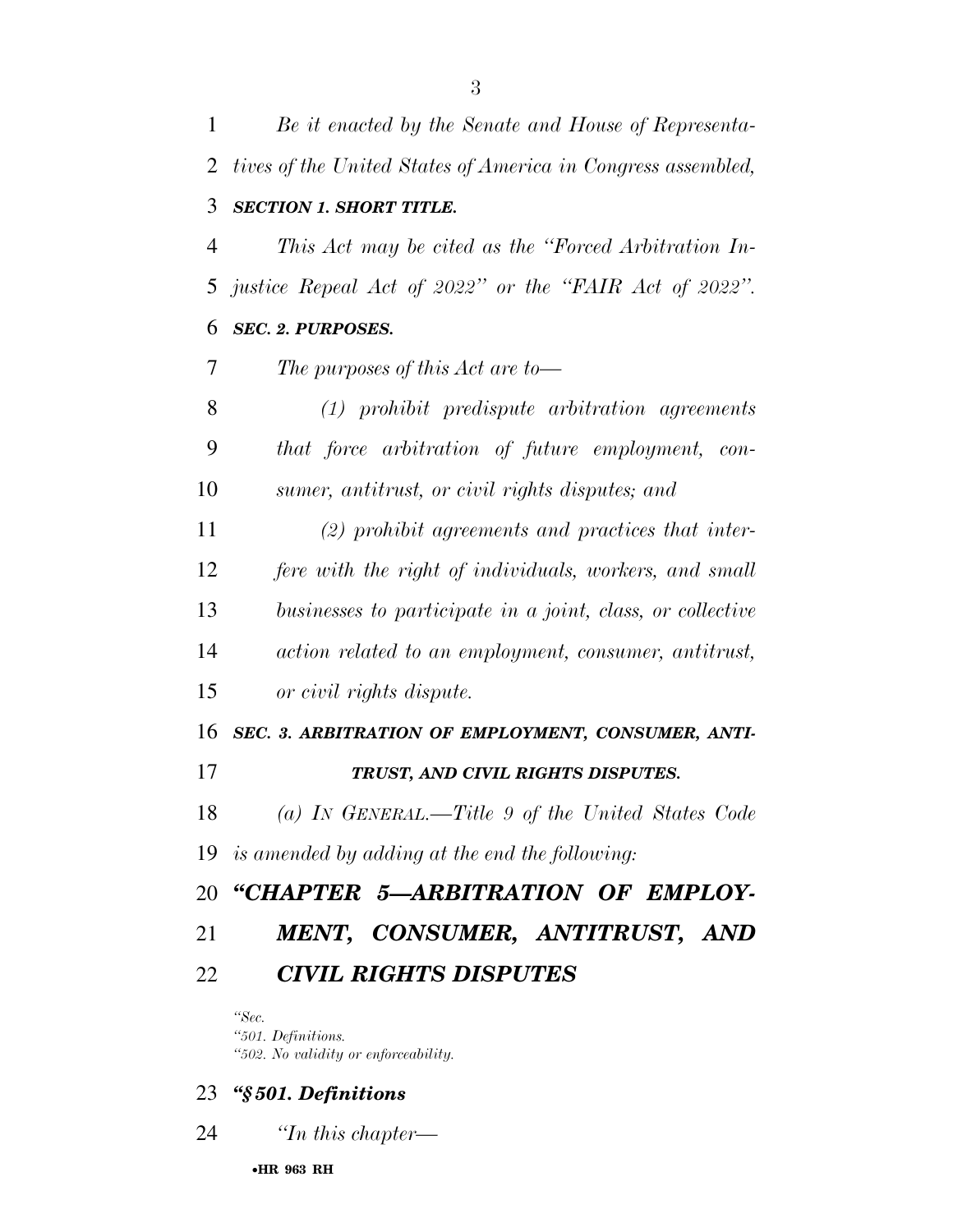| $\mathbf{1}$   | $"(1)$ the term 'antitrust dispute' means a dis-     |
|----------------|------------------------------------------------------|
| $\overline{2}$ | $pute$ —                                             |
| 3              | $\lq\lq (A)$ arising from an alleged violation of    |
| $\overline{4}$ | the antitrust laws (as defined in subsection $(a)$   |
| 5              | of the first section of the Clayton Act) or State    |
| 6              | antitrust laws; and                                  |
| 7              | $\lq\lq B$ in which the plaintiffs seek certifi-     |
| 8              | cation as a class under rule 23 of the Federal       |
| 9              | Rules of Civil Procedure or a comparable rule or     |
| 10             | provision of State law;                              |
| 11             | "(2) the term 'civil rights dispute' means a dis-    |
| 12             | $pute$ —                                             |
| 13             | "(A) arising from an alleged violation of            |
| 14             | $``(i)$ the Constitution of the United               |
| 15             | States or the constitution of a State;               |
| 16             | "(ii) any Federal, State, or local law               |
| 17             | that prohibits discrimination on the basis of        |
| 18             | race, sex, age, gender identity, sexual ori-         |
| 19             | <i>entation, disability, religion, national ori-</i> |
| 20             | gin, or any legally protected status in edu-         |
| 21             | cation, employment, credit, housing, public          |
| 22             | accommodations and facilities, voting, vet-          |
| 23             | erans or servicemembers, health care, or a           |
| 24             | program funded or conducted by the Federal           |
| 25             | Government or State government, including            |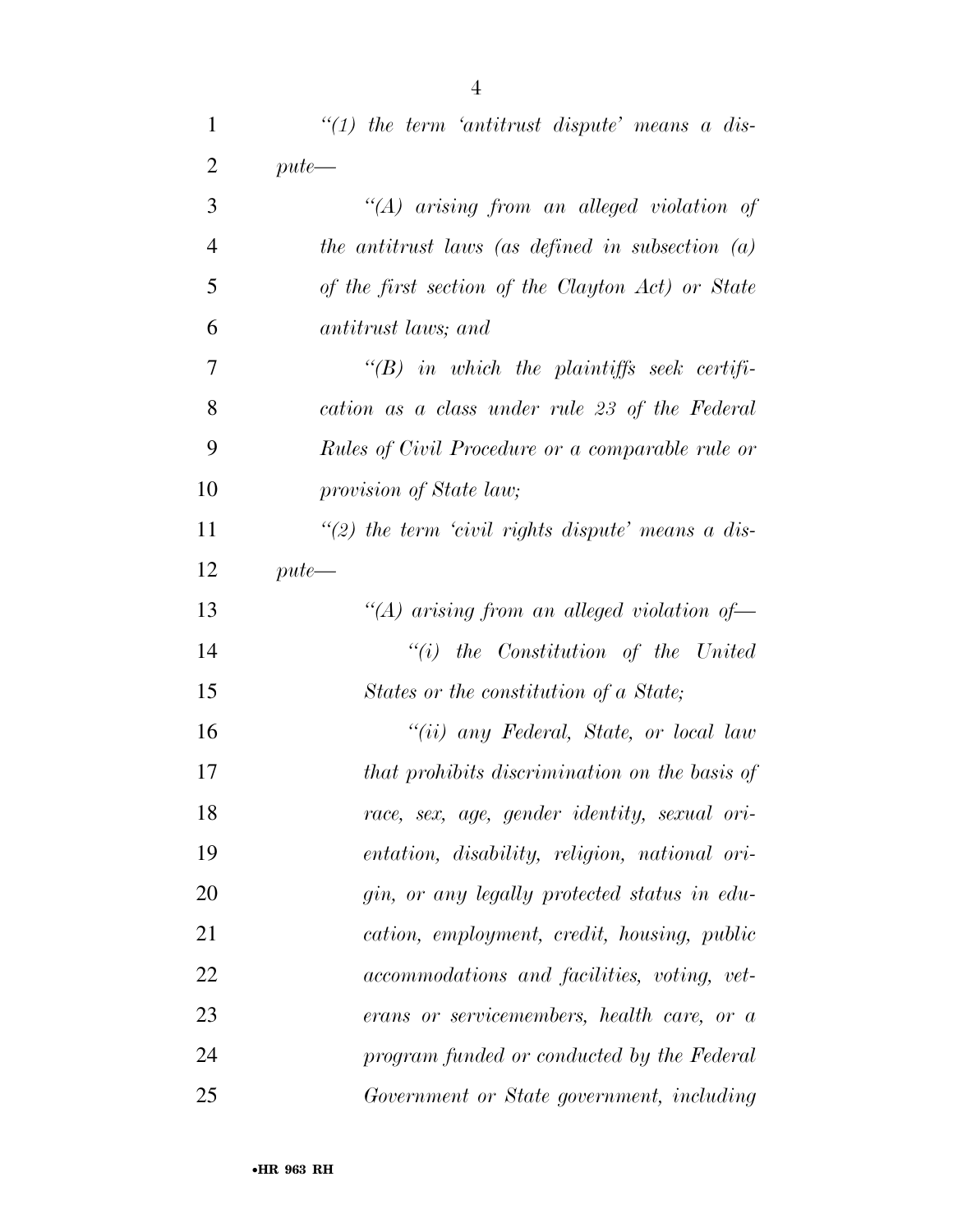| $\mathbf{1}$   | any law referred to or described in section             |
|----------------|---------------------------------------------------------|
| $\overline{2}$ | $62(e)$ of the Internal Revenue Code of 1986,           |
| 3              | including parts of such law not explicitly              |
| $\overline{4}$ | referenced in such section but that relate to           |
| 5              | protecting individuals on any such basis;               |
| 6              | and                                                     |
| 7              | "(B) in which at least one party alleging $a$           |
| 8              | violation described in subparagraph $(A)$ is one        |
| 9              | or more individuals (or their authorized rep-           |
| 10             | resentative), including one or more individuals         |
| 11             | seeking certification as a class under rule 23 of       |
| 12             | the Federal Rules of Civil Procedure or a com-          |
| 13             | parable rule or provision of State law;                 |
| 14             | $\lq(3)$ the term 'consumer dispute' means a dis-       |
| 15             | pute between—                                           |
| 16             | $\lq (A)$ one or more individuals who seek or           |
| 17             | <i>acquire real or personal property, services (in-</i> |
| 18             | cluding services related to digital technology), se-    |
| 19             | curities or other investments, money, or credit         |
| 20             | for personal, family, or household purposes in-         |
| 21             | cluding an individual or individuals who seek           |
| 22             | certification as a class under rule 23 of the Fed-      |
| 23             | eral Rules of Civil Procedure or a comparable           |
| 24             | rule or provision of State law; and                     |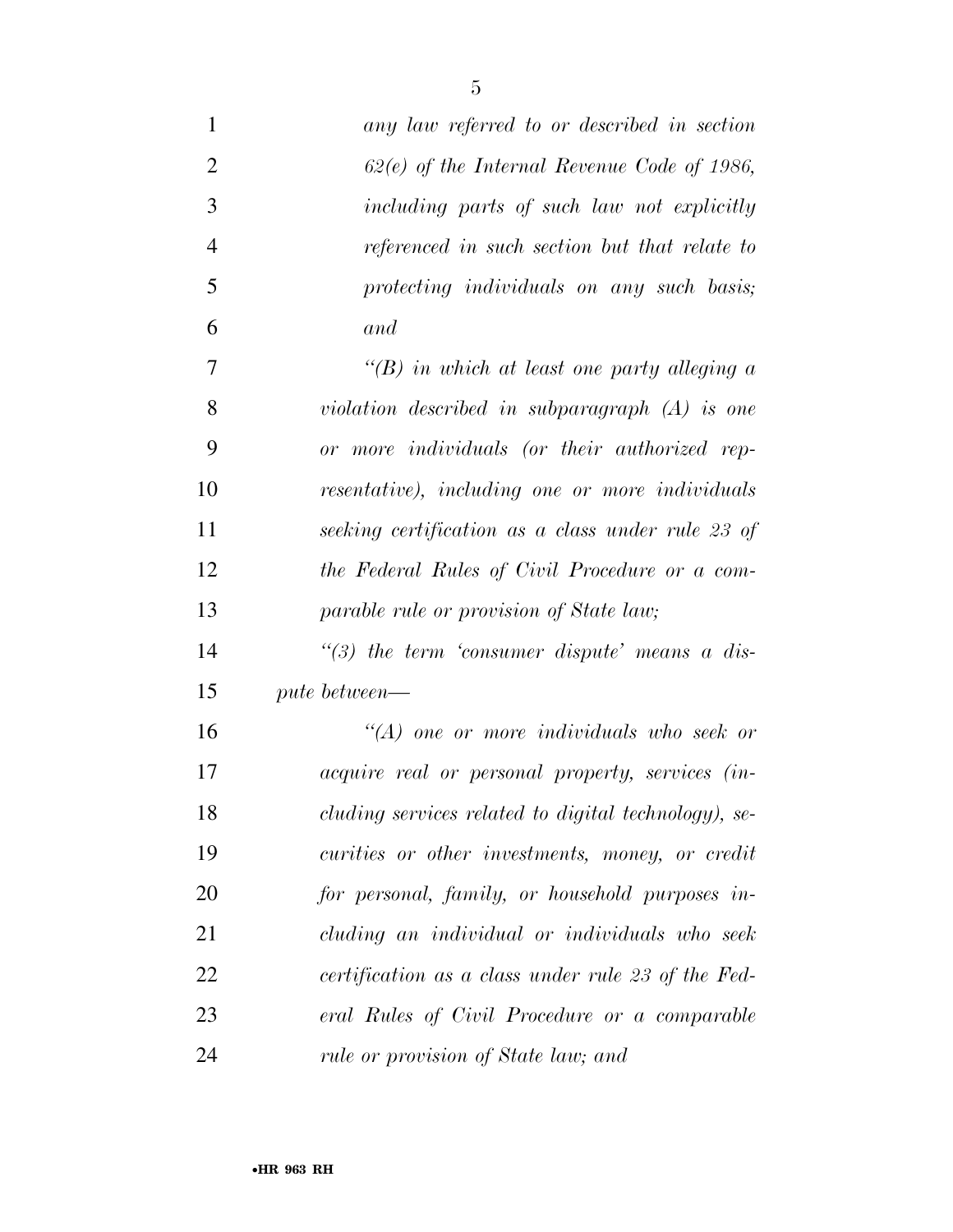*''(B)(i) the seller or provider of such prop- erty, services, securities or other investments, money, or credit; or* 

 *''(ii) a third party involved in the selling, providing of, payment for, receipt or use of in- formation about, or other relationship to any such property, services, securities or other invest-ments, money, or credit;* 

 *''(4) the term 'employment dispute' means a dis- pute between one or more individuals (or their au- thorized representative) and a person arising out of or related to the work relationship or prospective work relationship between them, including a dispute regarding the terms of or payment for, advertising of, recruiting for, referring of, arranging for, or dis- cipline or discharge in connection with, such work, regardless of whether the individual is or would be classified as an employee or an independent con- tractor with respect to such work, and including a dispute arising under any law referred to or described in section 62(e) of the Internal Revenue Code of 1986, including parts of such law not explicitly referenced in such section but that relate to protecting individ- uals on any such basis, and including a dispute in which an individual or individuals seek certification*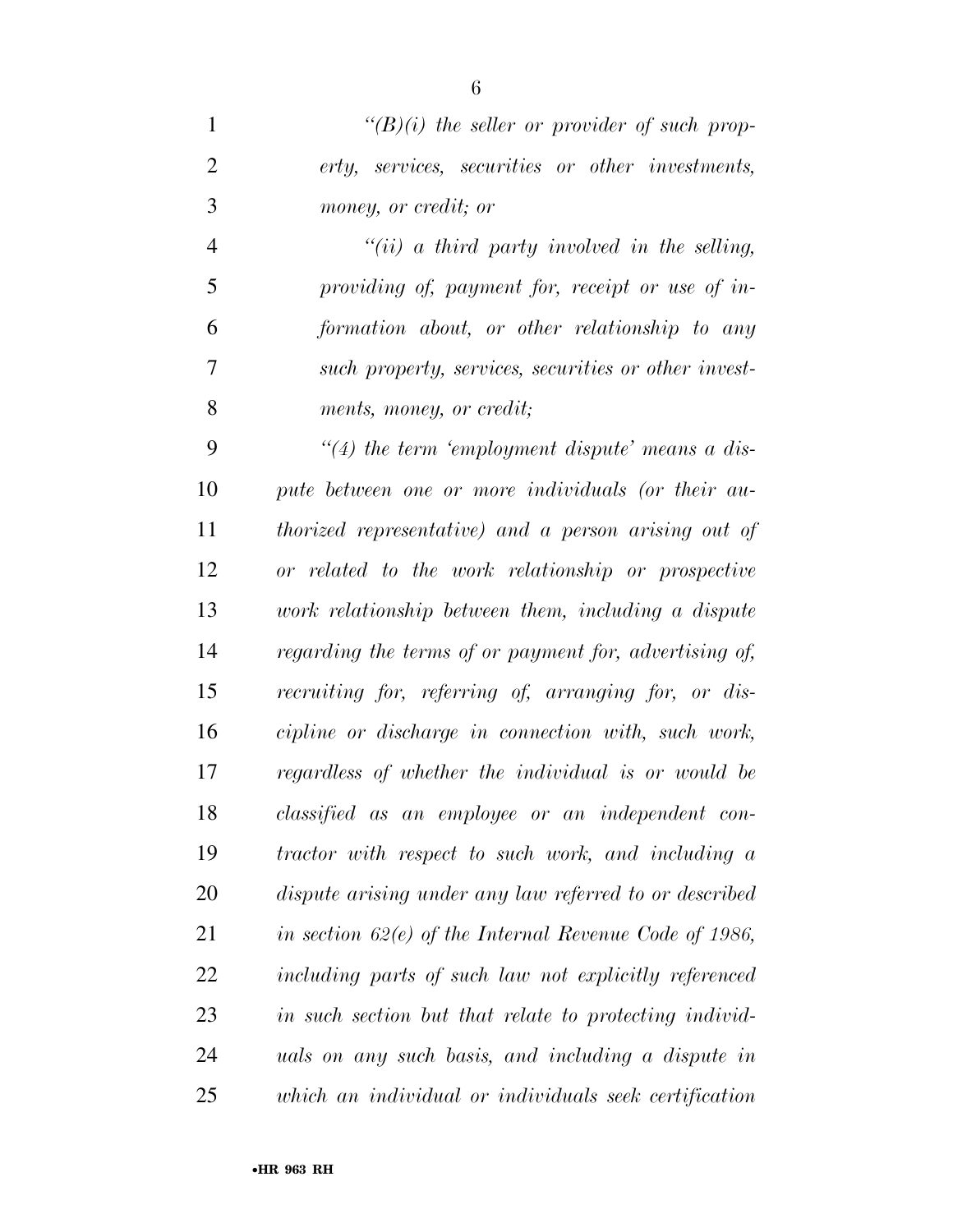|   | as a class under rule 23 of the Federal Rules of Civil  |
|---|---------------------------------------------------------|
|   | Procedure or as a collective action under section 16(b) |
| 3 | of the Fair Labor Standards Act, or a comparable        |
| 4 | rule or provision of State law;                         |

 *''(5) the term 'predispute arbitration agreement' means an agreement to arbitrate a dispute that has not yet arisen at the time of the making of the agree-ment; and* 

 *''(6) the term 'predispute joint-action waiver' means an agreement, whether or not part of a predispute arbitration agreement, that would pro- hibit, or waive the right of, one of the parties to the agreement to participate in a joint, class, or collective action in a judicial, arbitral, administrative, or other forum, concerning a dispute that has not yet arisen at the time of the making of the agreement.* 

### *''§ 502. No validity or enforceability*

 *''(a) IN GENERAL.—Notwithstanding any other provi- sion of this title, no predispute arbitration agreement or predispute joint-action waiver shall be valid or enforceable with respect to an employment dispute, consumer dispute, antitrust dispute, or civil rights dispute.* 

- *''(b) APPLICABILITY.—*
- *''(1) IN GENERAL.—An issue as to whether this chapter applies with respect to a dispute shall be de-*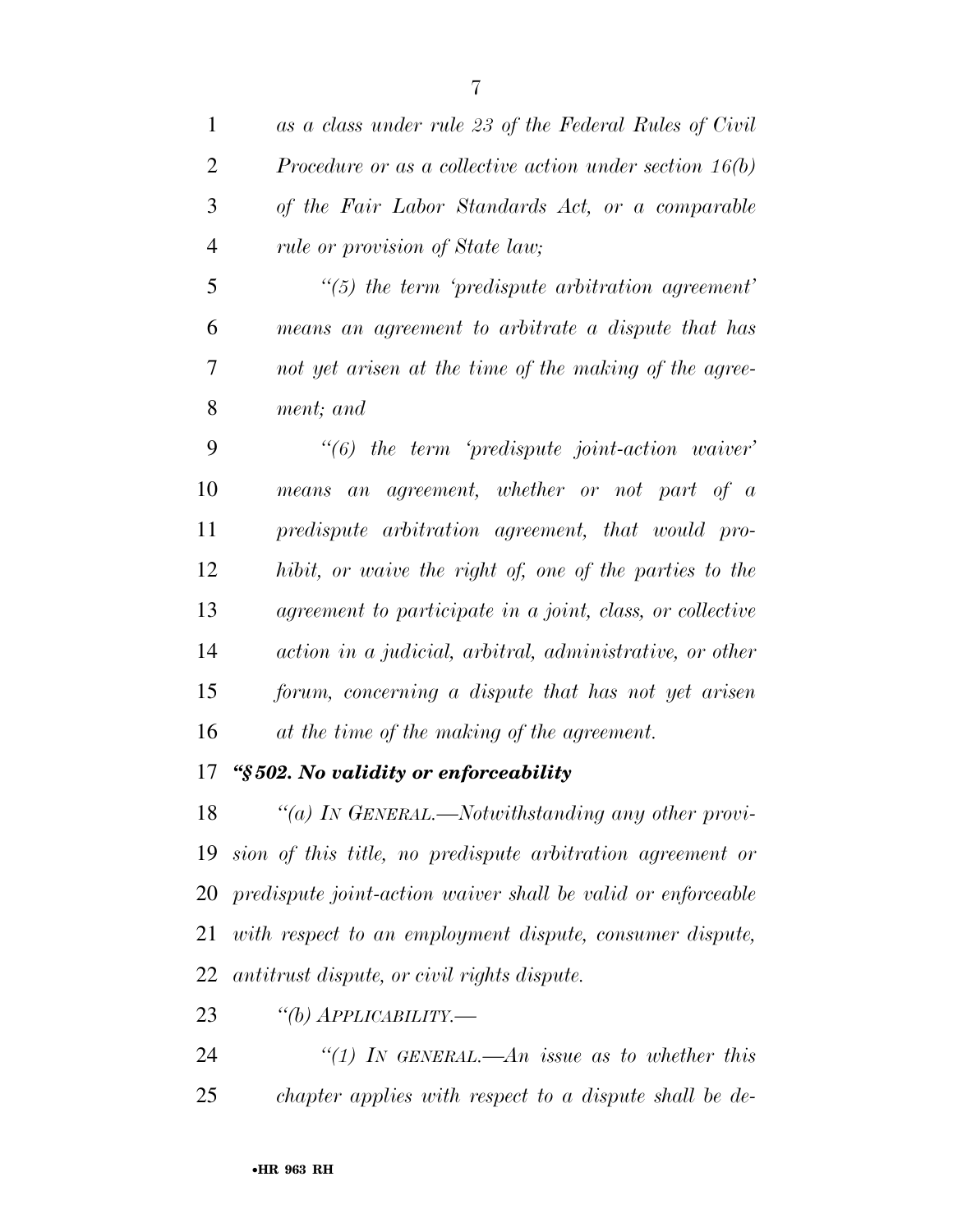| $\mathbf{1}$   | termined under Federal law. The applicability of this     |
|----------------|-----------------------------------------------------------|
| $\overline{2}$ | chapter to an agreement to arbitrate and the validity     |
| 3              | and enforceability of an agreement to which this          |
| $\overline{4}$ | chapter applies shall be determined by a court, rather    |
| 5              | than an arbitrator, irrespective of whether the party     |
| 6              | resisting arbitration challenges the arbitration agree-   |
| 7              | ment specifically or in conjunction with other terms      |
| 8              | of the contract containing such agreement, and irre-      |
| 9              | spective of whether the agreement purports to delegate    |
| 10             | such determinations to an arbitrator.                     |
| 11             | "(2) COLLECTIVE BARGAINING AGREEMENTS.-                   |
| 12             | Nothing in this chapter shall apply to any arbitra-       |
| 13             | tion provision in a contract between an employer and      |
| 14             | a labor organization or between labor organizations,      |
| 15             | except that no such arbitration provision shall have      |
| 16             | the effect of waiving the right of a worker to seek judi- |
| 17             | cial enforcement of a right arising under a provision     |
| 18             | of the Constitution of the United States, a State con-    |
| 19             | stitution, or a Federal or State statute, or public pol-  |
| 20             | <i>icy arising therefrom.</i> ".                          |
| 21             | (b) TECHNICAL AND CONFORMING AMENDMENTS.—                 |
| 22             | $(1)$ IN GENERAL.—Title 9 of the United States            |
| 23             | Code is amended—                                          |
| 24             | $(A)$ in section 1 by striking "of seamen,"               |

*and all that follows through ''interstate com-*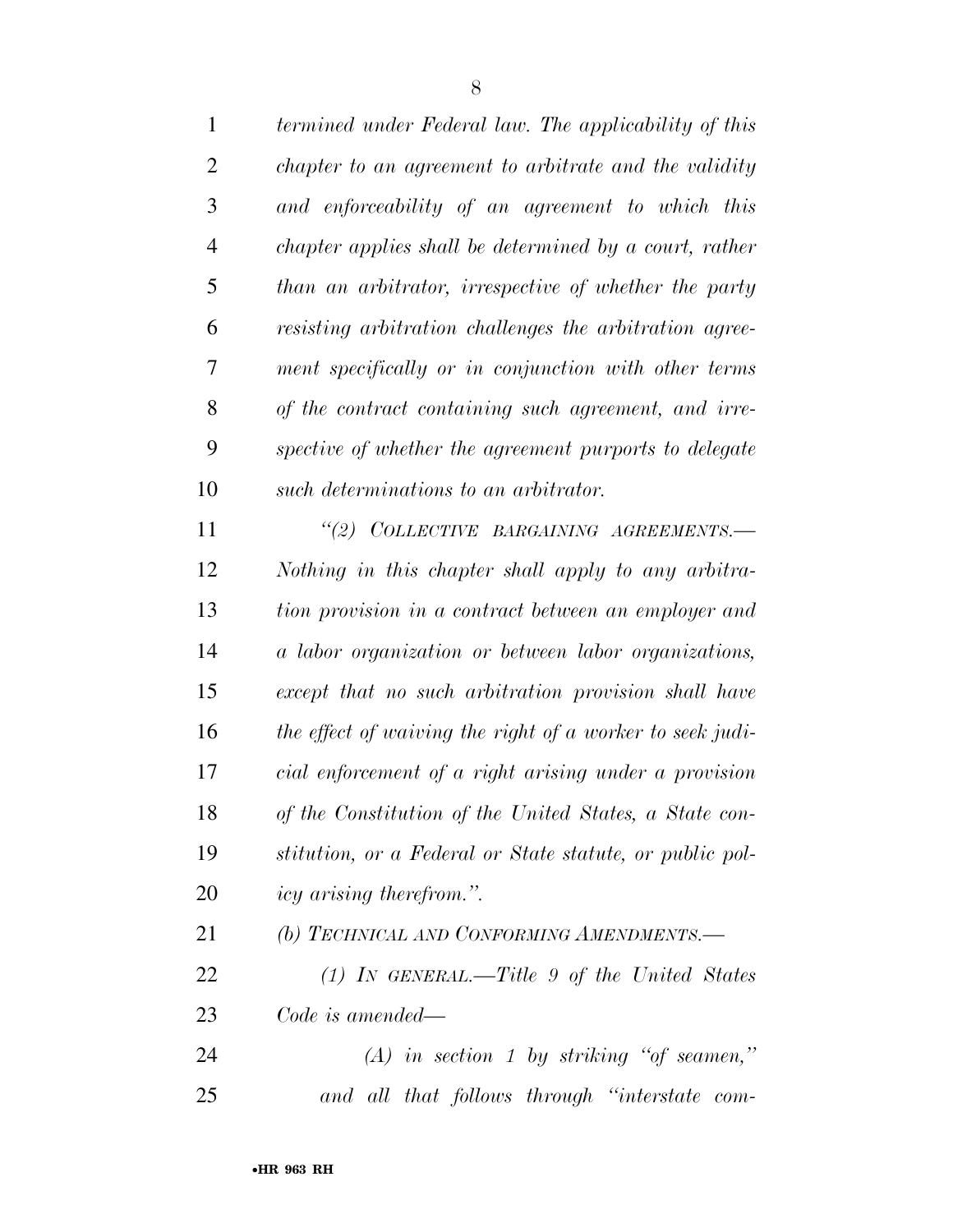| 1              | merce" and inserting in its place "of individ-                                   |
|----------------|----------------------------------------------------------------------------------|
| $\overline{2}$ | uals, regardless of whether such individuals are                                 |
| 3              | designated as employees or independent contrac-                                  |
| $\overline{4}$ | <i>tors for other purposes</i> ";                                                |
| 5              | $(B)$ in section 2 by striking "chapter 4"                                       |
| 6              | and inserting "chapter 4 or 5";                                                  |
| 7              | (C) in section 208 by striking "chapter $4$ "                                    |
| 8              | and inserting "chapter 4 or $5$ "; and                                           |
| 9              | (D) in section 307 by striking "chapter $4$ "                                    |
| 10             | and inserting "chapter 4 or 5".                                                  |
| 11             | (2) TABLE OF CHAPTERS.—The table of chapters                                     |
| 12             | of title 9 of the United States Code is amended by                               |
| 13             | adding at the end the following:                                                 |
|                | "5. Arbitration of Employment, Consumer, Antitrust, and Civil Rights<br>$501$ ". |

#### *SEC. 4. EFFECTIVE DATE.*

 *This Act, and the amendments made by this Act, shall take effect on the date of enactment of this Act and shall apply with respect to any dispute or claim that arises or accrues on or after such date.* 

### *SEC. 5. RULE OF CONSTRUCTION.*

 *Nothing in this Act, or the amendments made by this Act, shall be construed to prohibit the use of arbitration on a voluntary basis after the dispute arises.*